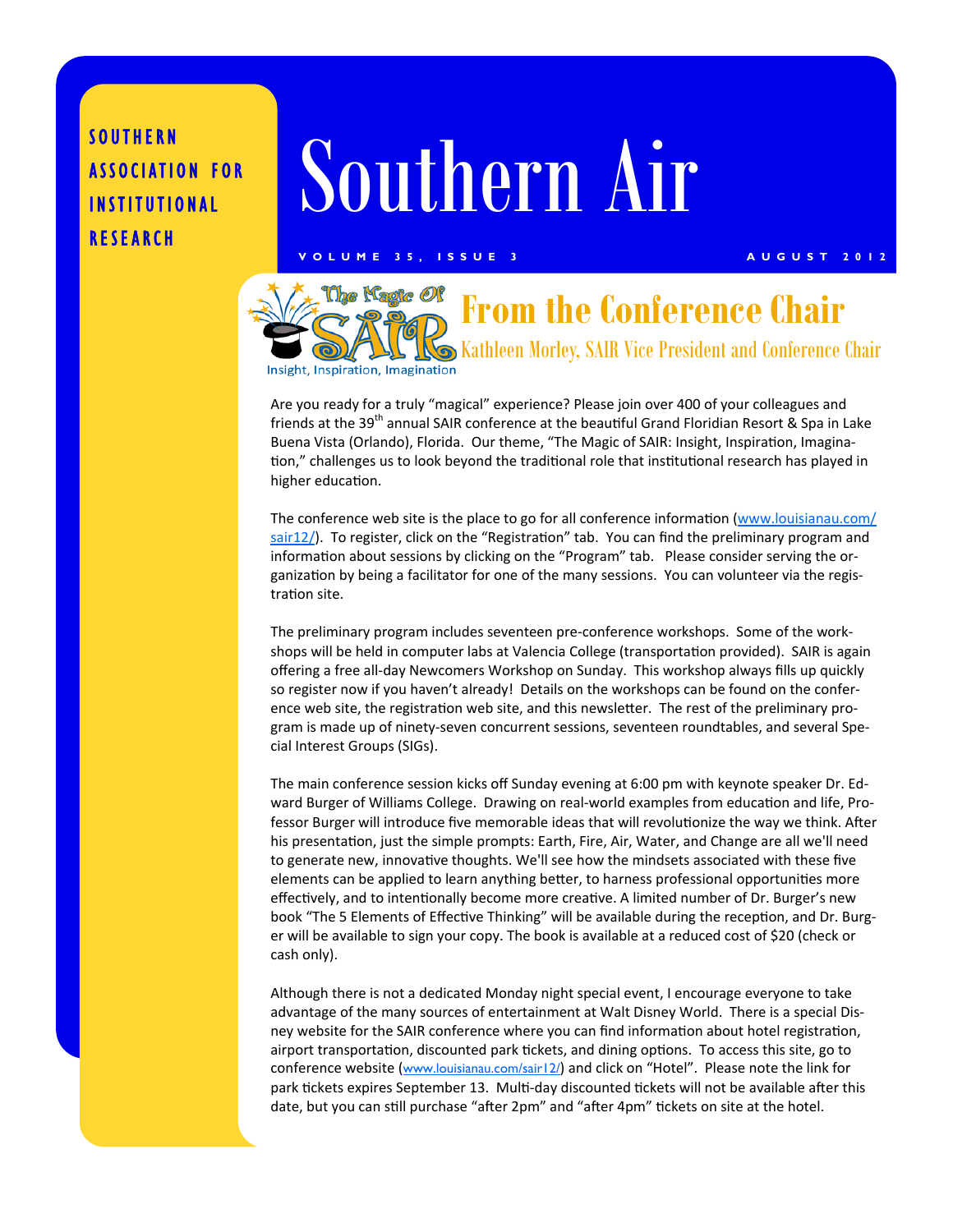**PAGE 2** 

## President's Message by Denise Gardner

Fall is almost here! I hope everyone had a great summer vacation and a chance to rest, so that you're ready for the new academic year. Our annual conference is just around the corner. This newsletter is full of details about the great location, wonderful programs and workshops, and other events. Watch the website, SAIRmail announcements, and Facebook page for updates. I want to extend a special invitation to all newcomers, and encourage you to sign up for the free all-day Newcomers Workshop, attend the reception, and take time to learn from the veterans at the conference.

I offer my congratulations to our new board members, and thank everyone who ran for office. Thank you also to everyone who is serving on committees and otherwise volunteering your time for our conference. Our members are the best!

As President, I had a chance to preside over the SAIR SIG at the AIR forum. We had a big room full of SAIR members and friends, and had some fun with Disney stickers and New Orleans beads. We southerners welcomed AIR attendees in style.

I hope to see many of you at the conference. Come to Florida to gain Insight, Inspiration, and Imagination from your colleagues!

See you soon, Denise

*In an effort to contain conference costs, there will NOT be a Cyber Café this year. However, complimentary internet is available in guest rooms for the duration of the conference.*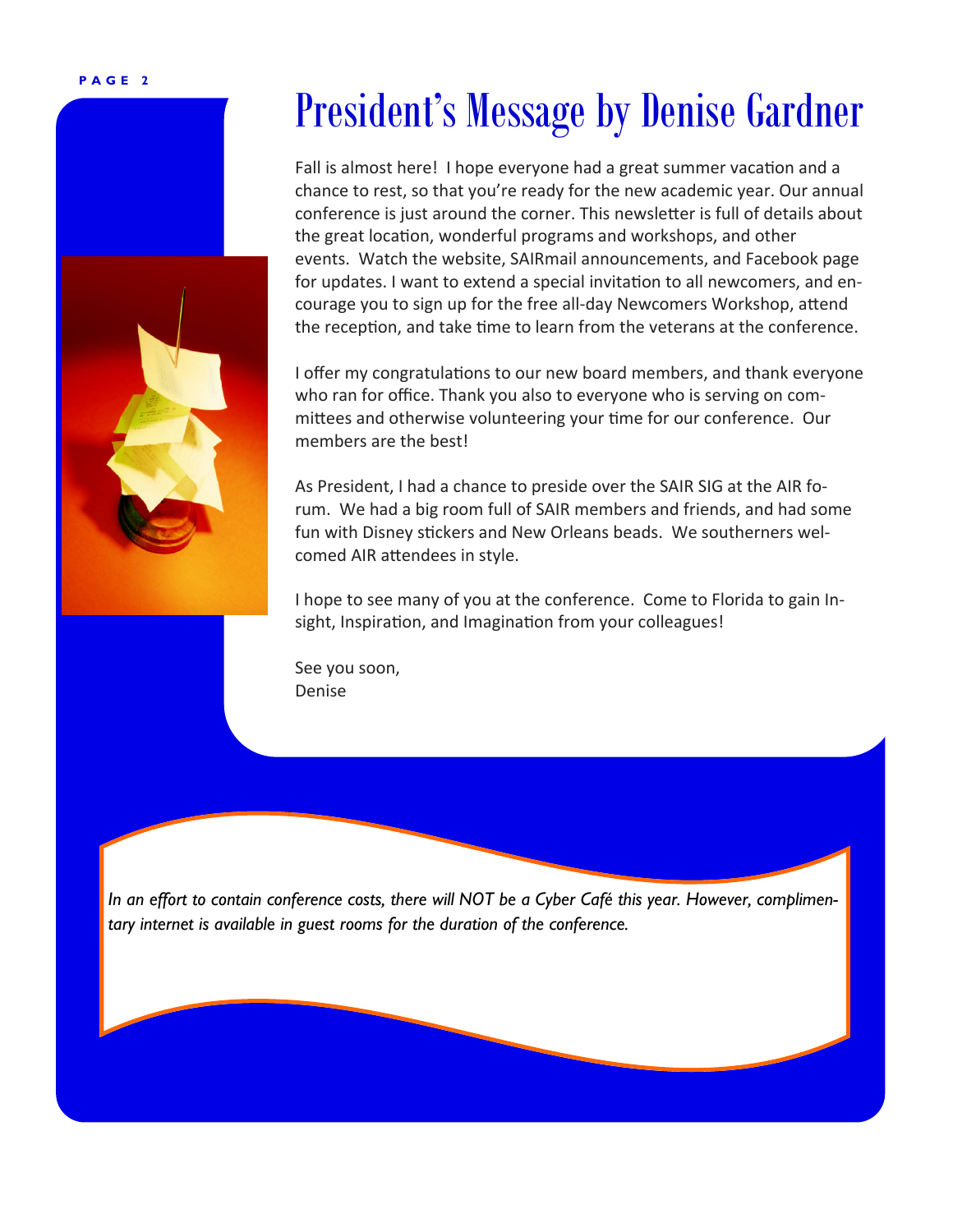### By Lisa Lord, Member-at-Large **Chair, Newcomers Committee**

The SAIR Board and Planning Committee invite you to participate in all of the exciting and informative events taking place at the 2012 SAIR Conference. There are several special opportunities designed to help you get acquainted with SAIR, the IR profession and your new SAIR colleagues: The Newcomers' Workshop and the Newcomers' Reception.

#### **Saturday, September 22 – Newcomers/Early Arrivals Meet for President's Reception:**

A complimentary reception for Newcomers and Early Arrivals will be hosted by SAIR President Denise Gardner from 6:00 – 7:00 p.m. Immediately following the reception, please join groups for dinner. This activity will be an opportunity for you to socialize and informally network with your new SAIR colleagues.

#### **Sunday, September 23 – The Newcomers' Workshop:**

SAIR is offering a free workshop to institutional researchers new to the wonderful profession of IR. Seasoned IR professionals, Mary Harrington and Mitzy Johnson, will provide a vast array of presentations and hands-on exercises to assist newcomers in their professional activities. The workshop will address the issues such as the definition of IR and how IR offices work, identifying data sources and collecting data, developing Fact Books and peer comparisons, completing effective reports or presentations in a timely manner, assessment, and the role of IR in accountability/accreditation and strategic planning. The Newcomers' Workshop is a full day and will be held at the Grand Floridian. Please register for this workshop online at http://www.louisianau.com/sair12/registration

#### **Sunday, September 23 – The Newcomers' RecepƟon:** *The Fun Begins!!!*

Newcomers are invited to join the SAIR Board of Directors, Dinosaurs (SAIR Past Presidents), Special Interest Group (SIG) representatives, and other SAIR members for the Newcomer's Reception at the Grand Floridian from 5:00 – 5:45 p.m. This event will feature refreshments and an opportunity to meet some colleagues that will be happy to share lessons learned in the IR profession.

I COUNTY OF THE SOUTH OF THE SOUTH OF THE SOUTH OF THE SOUTH OF THE SOUTH OF THE SOUTH OF THE SOUTH OF THE SOU

Welcome to SAIR and enjoy the Conference!

.

R R R

R

3

33

RX R 8

83

8

R

R R

R

R.R.

A SA SA SA SA SA SA SA SA

*Opportunity for involvement* 

*in the 2012 SAIR Conference* 

*~ Volunteer to be a* 

*facilitator.*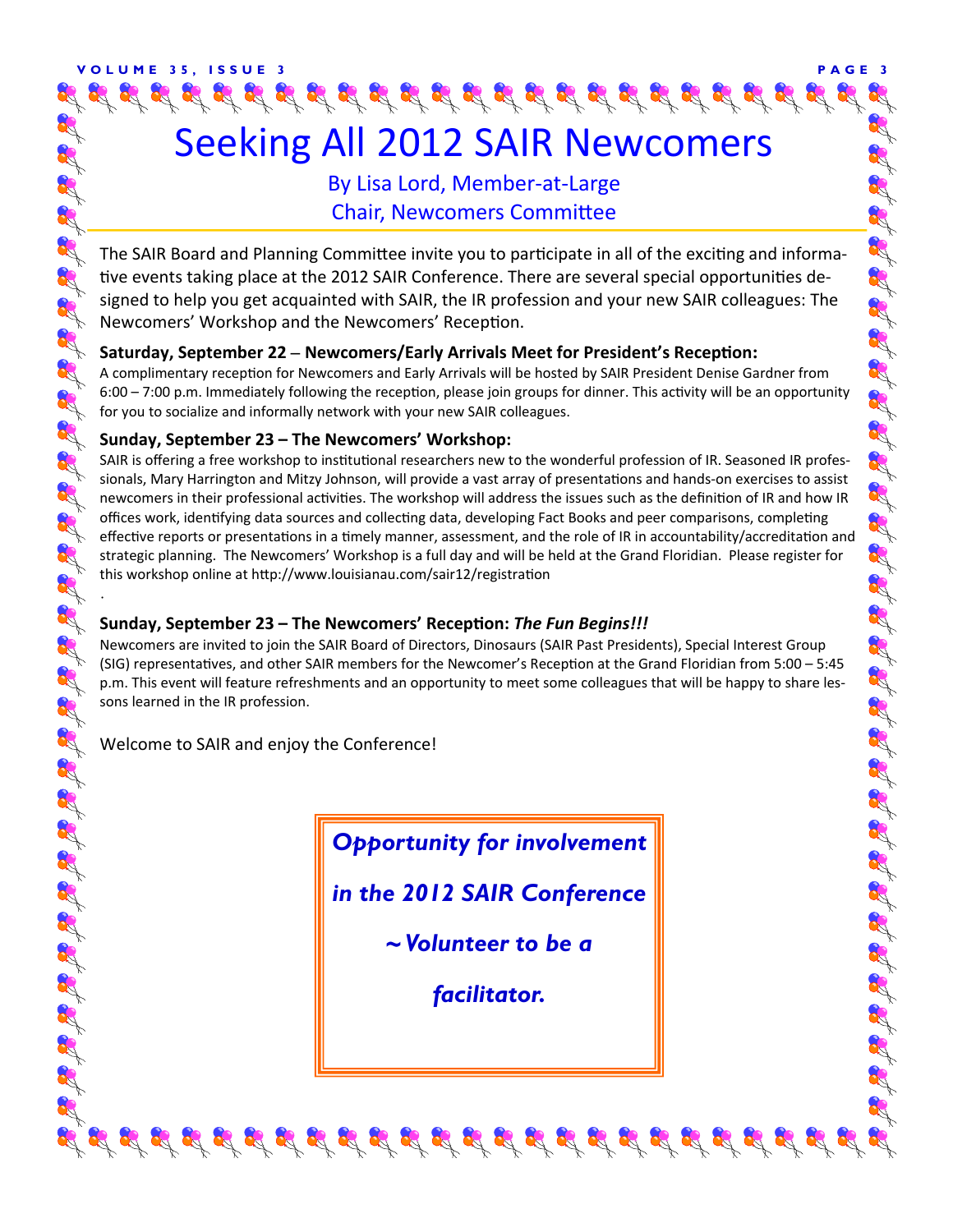## **PAGE 4 Member‐at‐Large Report Edwin Litolff Workshop Committee Chair**



#### **Register Now for One of the Pre‐Conference Workshops**

#### **Workshop #01 (\$70.00) IntroducƟon to Dashboards in Excel**

Saturday 8:30 a.m. — 11:30 a.m.

In this workshop, participants will learn about various types of dashboards, how to create dashboards with high-quality graphs in Excel 2007/2010, and how to customize output to highlight the data's meaning. Topics covered will include creating and formatting charts for time-series, ranking, part-to-whole, deviation, distribution and nominal comparison relationships.

#### **Workshop #02 (\$70.00) Accessing and Using NCES Surveys Using DAS**

#### Saturday 8:30 a.m. — 11:30 a.m.

This workshop will offer participants experience with working with NCES Longitudinal Surveys (NPSAS, NSOPF, B&B etc) and IPEDS data using the DAS system. DAS Online is a means that researchers can access the collection of NCES longitudinal surveys on faculty and financial aid. These sources are useful for peer comparisons and general research. Through a combination of exercises and examples, attendees will become familiar with DAS online processes and data sources.

#### **Workshop #03 (\$70.00) SPSS: The First Steps**

Saturday 8:30 a.m. — 11:30 a.m.

The workshop is designed for persons who are just beginning to use SPSS. Topics presented will include getting started with the data editor, how to import several types of data files, how to transform data by recoding and computing variables and how to analyze data using descriptive statistics.

#### **Workshop #04 (\$70.00) General EducaƟon Assessment Workshop**

#### Saturday 8:30 a.m. — 11:30 a.m.

This workshop takes participants from a discussion of general education and student learning outcomes, through best practices in assessment, through assessment implementation strategies. The workshop is intended for faculty members and administrative staff who are responsible for assessment of general education. The major workshop topics include: 1. an overview of general education (GE) and student learning outcomes (SLOs); 2. an overview of assessment strategies; and, 3) an overview of assessment implementation strategies. Participants will receive a workbook that includes exercises that correspond to each topic area. The unique feature of this workshop is that it presents theoretical as well as practical aspects of assessing general education.

#### **Workshop #05 (\$70.00) Using Environmental Scanning to Improve Strategic Planning** Saturday 8:30 a.m. — 11:30 a.m.



Knowledge useful abilities. useful approve of co packbone<br>quired for a tr

This workshop will emphasize strategic planning (i.e. from the "outside-in" rather than the "inside-out"). A PowerPoint presentation, handouts, group exercises and discussion will enable participants to learn the distinction between strategic and operational planning; the need for external environmental scanning; types of changes, especially trends in the external environment; major international, national and regional trends; and examples of college strategic plans developed from external trends. Participants will be involved in a simulated scan team exercise to link learning with doing, and receive advice on organizing and operating an environmental scanning and strategic planning activity.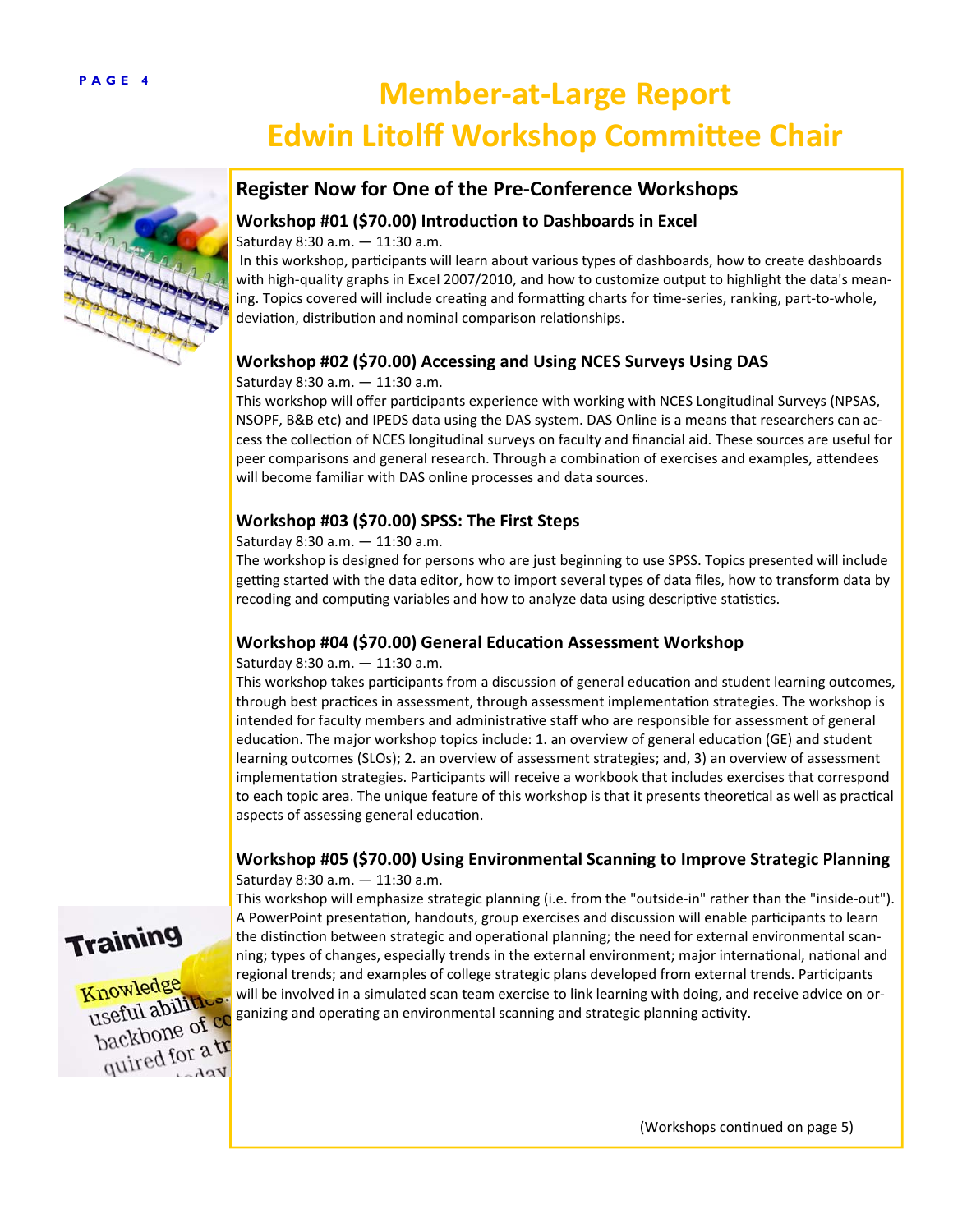#### **VOLUME 35, ISSUE 3 PAGE 5**

#### Workshop #06 (\$70.00) Implementing Institutional Effectiveness Rubrics to Deepen the Culture of Assess**ment**

#### Saturday 8:30 a.m. — 11:30 a.m.

Rubrics support examination of the extent to which the specified criteria have been reached and provide feedback to improve performance. This workshop illustrates how Institutional Effectiveness (IE) Assessment Rubrics were developed and implemented at the University of Central Florida as tools for scoring IE plans and results from academic programs and administrative and educational support services areas. Participants will understand the benefits of using IE Assessment Rubrics to promote evidence-based change. Working in groups, participants will develop strategies to design and implement rubrics in their own institutions and will apply rubrics to IE assessment plans and results reports.

#### **Workshop #07 (\$70.00) Advanced Dashboards in Excel**

#### Saturday 1:00 p.m. — 4:00 p.m.

In this workshop, participants will learn how to dynamically update visual displays of data for dashboards including updating the functionality of graphs using the OFFSET function in Excel. Participants will also learn how to use combo boxes for displaying data on multiple reporting units, how to create traffic light indicators and how to automatically change the number of graphed data points.

#### **Workshop #08 (\$70.00) Querying and ReporƟng Using SAS Enterprise Guide**

Saturday 1:00 p.m. — 4:00 p.m.

This hands-on workshop is for users who do not have SAS programming experience but need to access, manage, and summarize data from different sources, and present results in reports and graphs. This workshop focuses on using the menu-driven tasks in SAS Enterprise Guide, the point-and-click interface to SAS, to create queries and reports. It does not address writing SAS code or statistical concepts. Learn how to access and manipulate data of various types, create queries that filter and summarize data, create frequency and tabular reports, and create interactive graphics.

#### Workshop #09 (\$70.00) Tools for Early Career Professionals in Institutional Assessment: Working Success**fully with your InsƟtuƟonal Culture, Faculty and Staff**

#### Saturday 1:00 p.m. — 4:00 p.m.

The workshop offers practical resources, hands on activities and focused discussion appropriate for professionals new to or considering professional work on institutional assessment efforts. Presenters from George Mason University Institutional Assessment and Institutional Research and Reporting have joined together to provide background, guidance, and processes for participants to develop their own institution-specific plans. The workshop will use different tools to address planning, data resources, collaboration and implementation. There will be many opportunities for questions, discussion and collaboration. Join us for a practical and supportive session. (Laptops are encouraged.)

#### **Workshop #10 (\$70.00) Preparing for SACSCOC ReaffirmaƟon of AccreditaƟon**

#### Saturday 1:00 p.m. — 4:00 p.m.

SACSCOC reaffirmation of accreditation requires institutions to prepare a Compliance Certification Document that provides evidence that the institution is in compliance with the Principles of Accreditation. Institutions must also prepare a Quality Enhancement Plan. This workshop describes the overall process and relationships among the different aspects of accreditation. The workshop describes how to conduct a compliance readiness audit to uncover potential problem areas implement changes to fix the problems, and have sufficient resources in place prior to preparing the compliance certification document. The workshop also addresses preparation of the Compliance Certification Document and the timeline for the QEP.

#### **Workshop #11 (\$90.00) Advanced Excel for InsƟtuƟonal Researchers**

#### Sunday 9:00 a.m. — 2:00 p.m.

This workshop provides a hands-on instructional lesson on advanced techniques within Excel 2010 for data exploration, reporting, and analysis. The workshop will introduce the following capabilities within Excel 2010: PivotTables, the Analysis ToolPak, Solver Add-in, and advanced formula writing. These topics will focus on introducing these tools to users who are familiar with Excel and are interested in learning what Excel has to offer in addition to basic spreadsheet utility. Hands-on examples will focus on common reporting and analytical needs of institutional researchers including summarizing data, conducting univariate analysis, running basic statistical tests, and building complex models for planning purposes. (Workshops continued on page 6)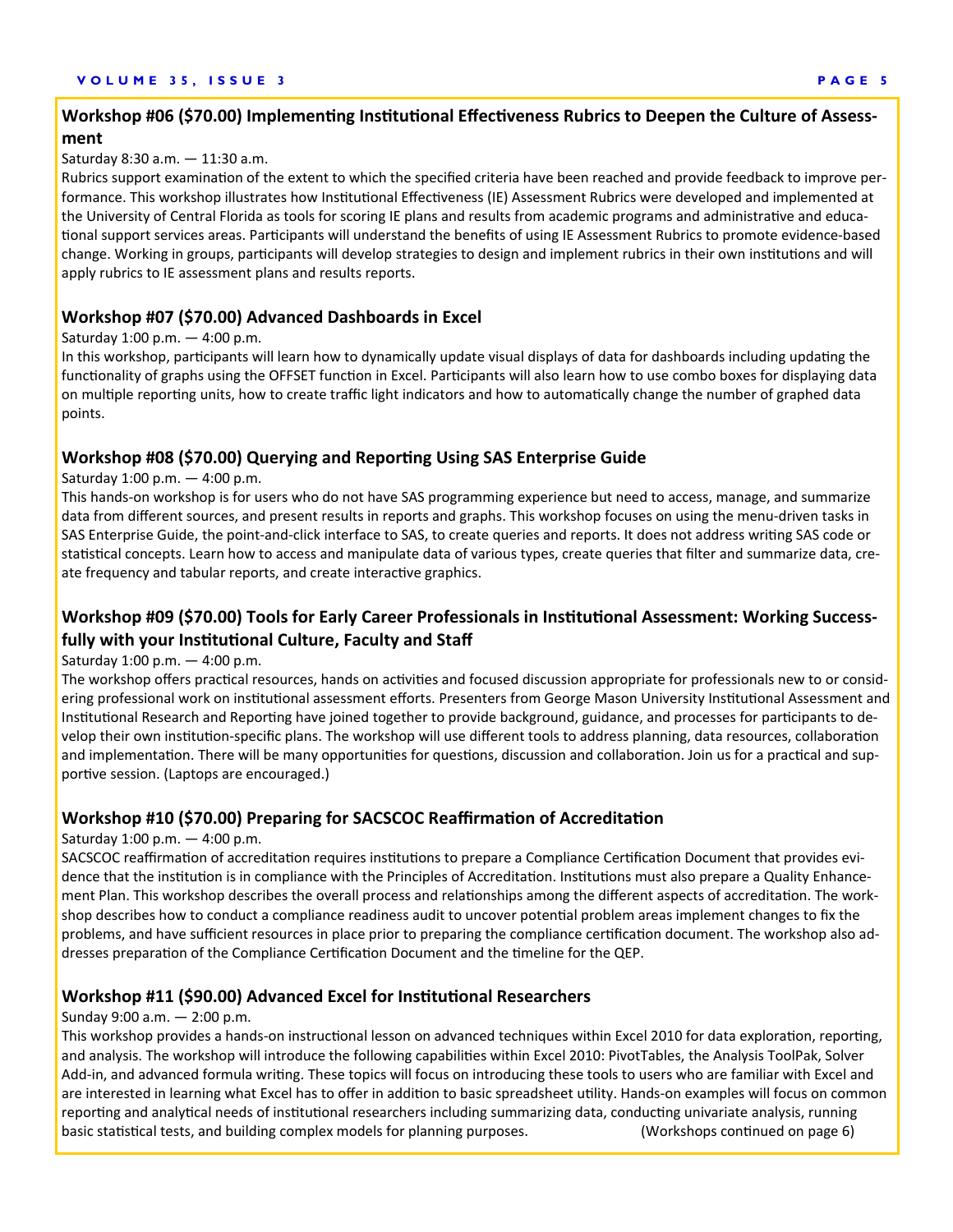## **Member‐at‐Large Report**  *<u>Edwin Litolff Workshop Committee Chair (continued)*</u>

#### **Workshop #12 (\$90.00) Using MicrosoŌ Access, MicrosoŌ Excel, and Visual Basic for ApplicaƟons (VBA) to Automate your IR Office ReporƟng**

Sunday 9:00 a.m. — 2:00 p.m.

Every institutional research (IR) office produces yearly internal and external reports. The purpose of this workshop is to teach IR professionals how to use Microsoft Access, MS Excel, and Visual Basic for Applications (VBA) to create automated reporting solutions for their IR office. Specifically participants will learn how to create database applications in MS Access that interact with MS Excel, via VBA, to produce customized MS Excel reports and graphs. The workshop is intended for the novice/intermediate programmer who has little or no experience with VBA and wants to learn how to automate their reporting processes.

#### **Workshop #13 (\$70.00)** Navigating a SACS Accreditation Review: A Model for Craft**ing a Successful Compliance CerƟficaƟon Report**

Sunday 8:30 a.m. — 11:30 a.m.

This workshop will provide an overview of the accreditation process and review strategies that colleges and universities have used to successfully demonstrate their compliance with SACS standards and requirements. The areas most-cited for non-compliance will be reviewed along with recommendations to avoid these pitfalls. Thirty actionable suggestions for crafting a successful compliance certification document will also be discussed. Workshop participants will be provided tips and tools to help them build more student-centered, data-driven, and performance-based institutions (and associated reaffirmation responses).

#### **Workshop #14 (\$70.00) Organizing and Managing Program Assessment**

Sunday 8:30 a.m. — 11:30 a.m.

An increasing focus on accountability and continuous improvement in higher education has resulted in program assessment challenges. Many institutions have good procedures for developing assessment plans, but frequently have not developed processes for managing the development and use of those plans on an institution-wide basis. This workshop reviews the elements of program assessment plans and shows participants how to develop a system to organize and manage program assessment. The workshop guides you to use a submission and review process that promotes a quality assurance approach ensuring continuous improvement of the assessment process and a successful institution-wide system for program assessment.

#### **Workshop #15 (\$70.00) From Data to Knowledge Using the Excel Tool Pak**

Sunday 1:00 p.m. — 4:00 p.m.

Excel Tool Pak can be used for many institutional research purposes and is a great way to introduce statistics-shy, assessment-mandated departments to data analysis. In this data-to-knowledge workshop, participants will work with a dataset based on a VALUE rubric. Participants will learn about the procedures available in the Tool Pak and how and when to use them. Results will be discussed with an emphasis on presentation to different stakeholder groups. Pivot tables, charts and graphs will be explored. Participants must have a working knowledge of Excel but a statistical background is not necessary. (Laptop required with Excel 2010.)

(Workshops continued on page 7)

ı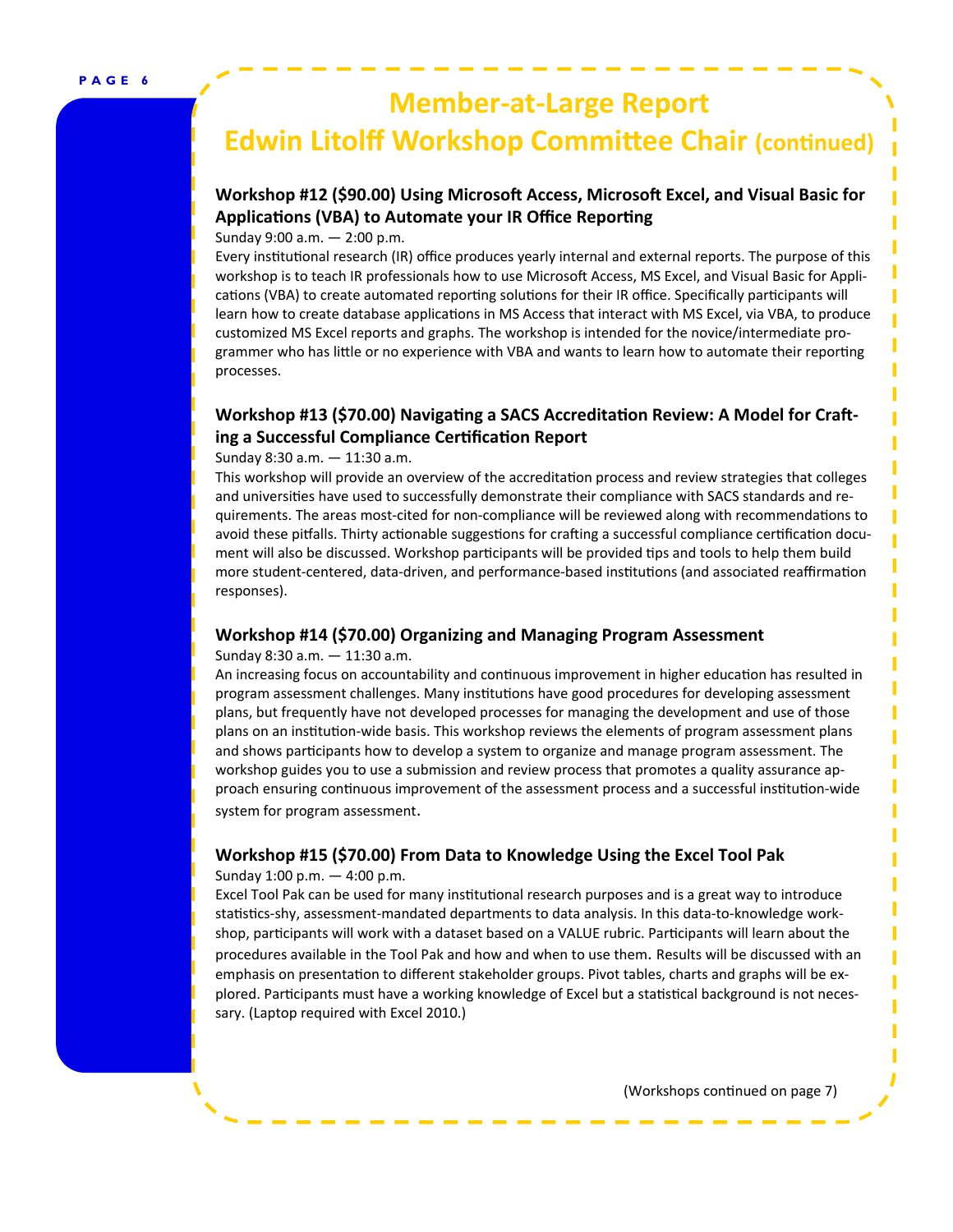## **Member‐at‐Large Report Edwin Litolff Workshop Committee Chair (continued)**

### **Workshop #17 (\$70.00) Using ArƟficial Intelligence Methods to Analyze Student QuesƟonnaire Data**

Sunday 1:00 p.m. — 4:00 p.m.

This workshop is intended for institutional researchers who want to learn about artificial neural network (ANN) and partial least squares (PLS) regression methods. Live data are used to illustrate how ANN models are constructed to analyze the 2006-2011 Sophomore Questionnaire Surveys. PLS regression is employed as a supplementary tool to offer comparisons in terms of model fitting, accuracy, and applicability. The workshop not only focuses on the model construction and assessment, but also the software demonstration. The intended audiences are researchers with some experience in linear regression.

#### **Workshop #18 (Free) A Newcomer's Workshop**

Sunday 8:30 a.m. — 4:00 p.m.

This FREE workshop is designed for practitioners who are new to the field of institutional research and assessment. With a combination of facilitated lecture/discussion and hands-on exercises, the workshop will address the issues such as the definition of Institutional Research and how Institutional Research offices work, identifying data sources and collecting data, developing Fact Books and peer comparisons, completing effective reports or presentations in a timely manner, and the role of Institutional Research in accountability/accreditation and strategic planning. (Laptops are encouraged.)

## Many thanks to Valencia College for

## their assistance in hosting the off-site workshops!

# VALENCIACOLLEGE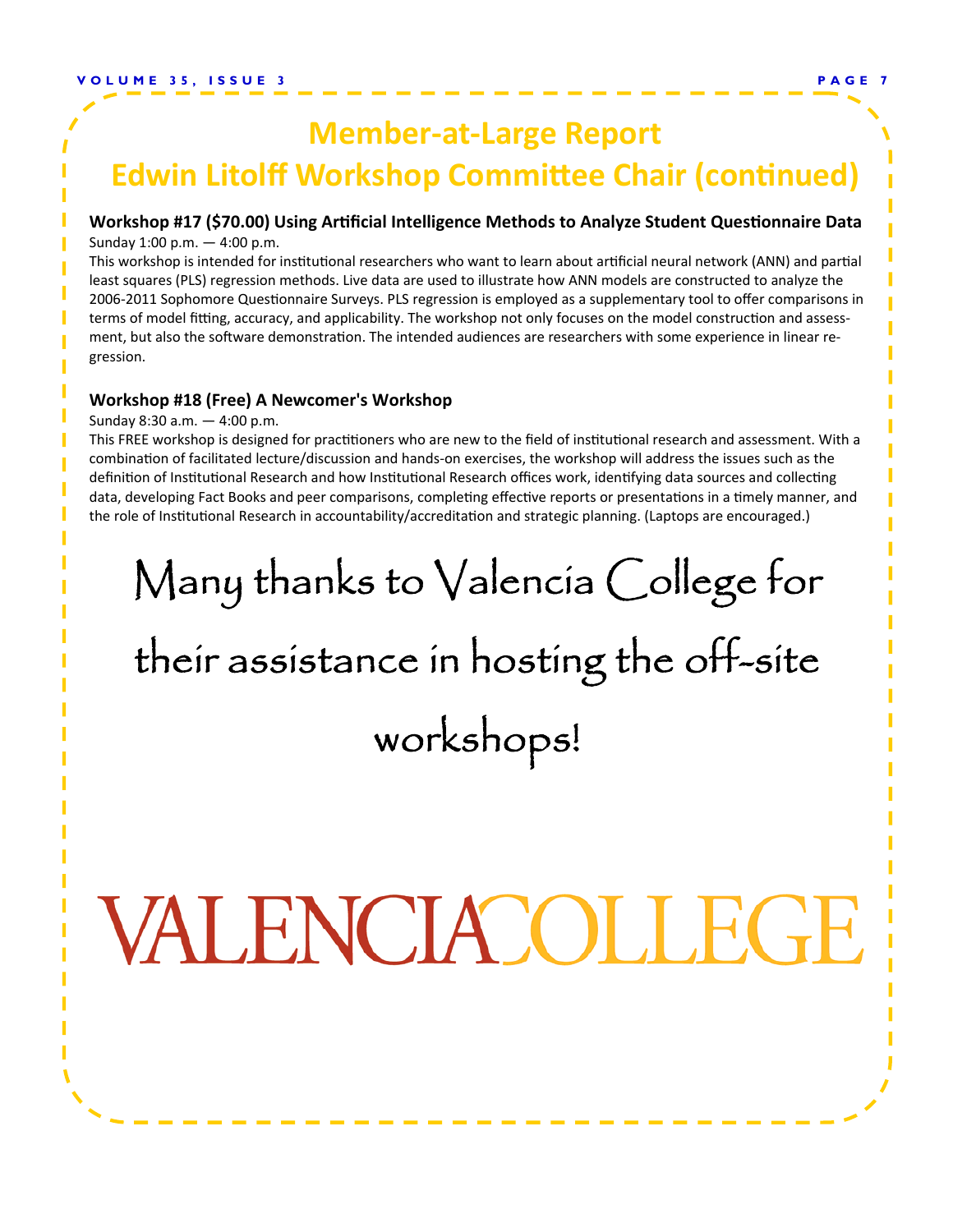**PAGE 8**  ------

1111

## **SAIR 2012 ElecƟon Results by Roy "Ike" Ikenberry**

#### The 2012 SAIR elections are over!

I have the distinct honor of introducing the new SAIR Board members pictured below.I have enjoyed chairing the 2012 Nominations Committee composed of: Julia Pet-Armacost, David Allen, Michael Crow, Andrew Luna, and Greg Schutz. Help me extend to them a hearty "Thank You for all your good work."



Mary Harrington Vice President (2013 Program Chair)



Lee Sanders Member-at-Large



Lisa Lord **Secretary** 



Donald Boeckman **Nominating Committee** 



Andrew Luna Member-at-Large



Nijah Bryant **Nominating Committee** 



Nancy Floyd **Nominating Committee** 



Michelle Hall **Nominating Committee** 



Denise Young Nominating Committee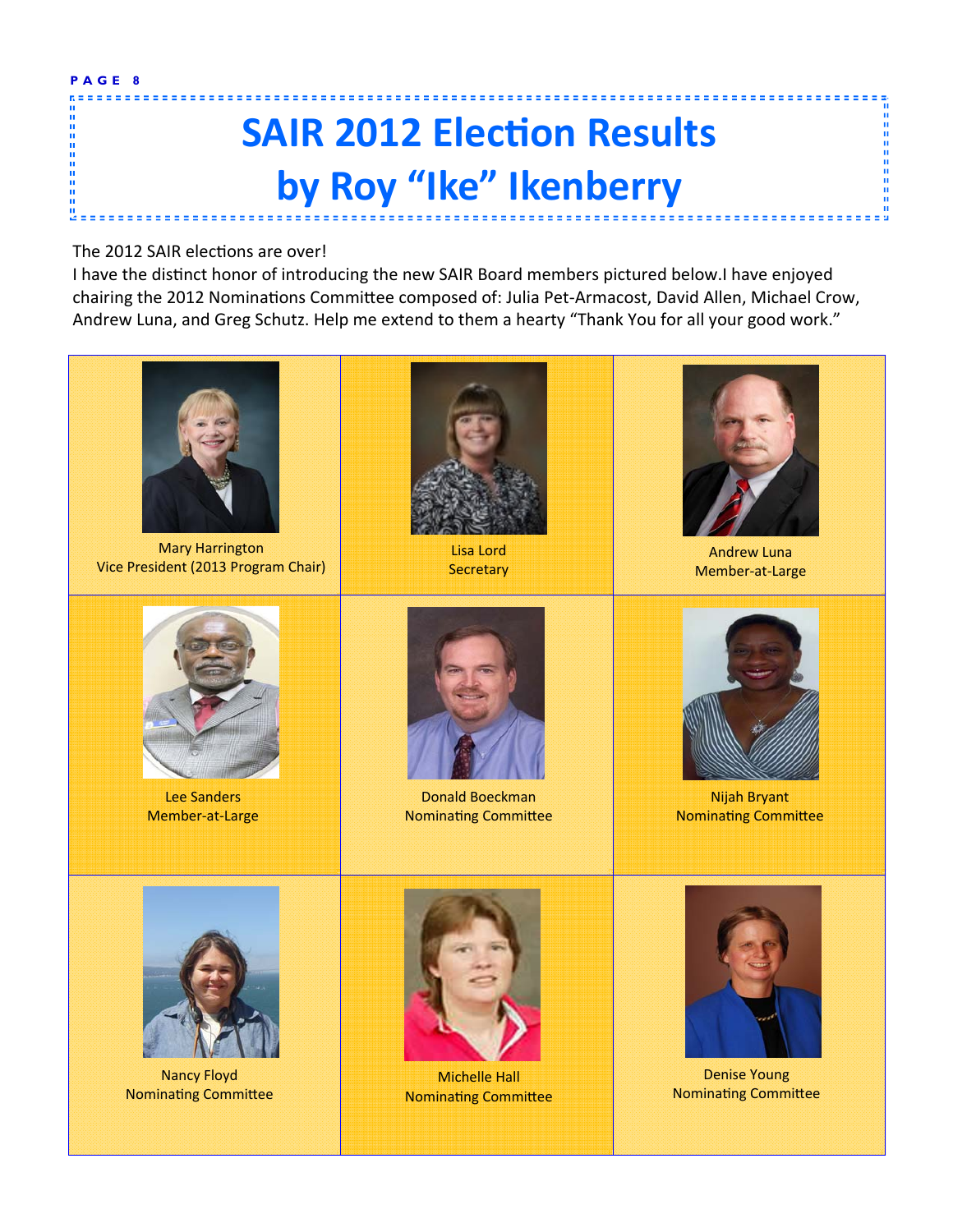



**Arkansas** Institutional Research Organization (AIRO) has awarded three scholarships for members to attend SAIR this year in Orlando, FL. The recipients of the scholarships are as follows: Lisa Anderson - NorthWest Arkansas Community College, Rebecca Brameltt - Arkansas Tech University and Carla Crutchfield - Col-

lege of the Ouachitas.

## A Word from our Affiliates

**The South Carolina** Association for Institutional Research (SCAIR) held its annual conference on the Campus of the University of South Carolina - Columbia March 5-6, 2012. This year's conference theme was "CSI: Collaborating and Sharing Information" and included excellent sessions by representatives from the South Carolina Commission on Higher Education and the Southern Association of Colleges and Schools (SACS). SCAIR members presented on topics including nationally recognized assessment tool reliability and validity, gainful employment, and evaluating academic success along with several practical workshops. The keynote address was delivered by Dr. Crystal A. Baird, Coordinator of Commission Support, with Southern Association of Colleges and Schools (SACS) on the topic of "Staying Current in a Time of Change."

2013 conference planning is underway to join with North Carolina (NCAIR) in Charleston, SC.

**Maryland** Association of Institutional Research (MdAIR) is having the fall conference Friday, October 19th at Morgan State University. More details can be found at the MdAIR website: http:// www.mdair.org/page.asp?page=1330.

> The **North Carolina** (NCAIR) and South Carolina (SCAIR) Associations of Institutional Researchers will hold a joint conference in Charleston, SC during March 3-5, 2013. Conference planners expect presentations on policy directions in higher education, accreditation, and research tools/techniques.

Details of the conference should be available this fall at the NCAIR website - www.ncair.net.

The Texas Association for Institutional Research (TAIR) will hold its 35th annual conference in Galveston, TX on February 11 -13, 2013. Pre-conference workshops will be held on Sunday, February 10.

We are now accepting proposals for concurrent sessions, roundtable sessions, and workshop sessions. Proposals may be submitted online by completing the form at this link: http://www.texas-air.org/conference/2013/callforpart.html. The deadline to submit a proposal is September 28, 2012.

The conference will be held at the beautiful Moody Gardens Hotel and the registration fee will include four meals (2 breakfasts, 2 lunches). Registration will open in mid-November.

More information about the conference will be posted here: http://www.texas-air.org/conference/2013/. Questions? Please contact Carol Tucker, TAIR President, TuckerCa@uhd.edu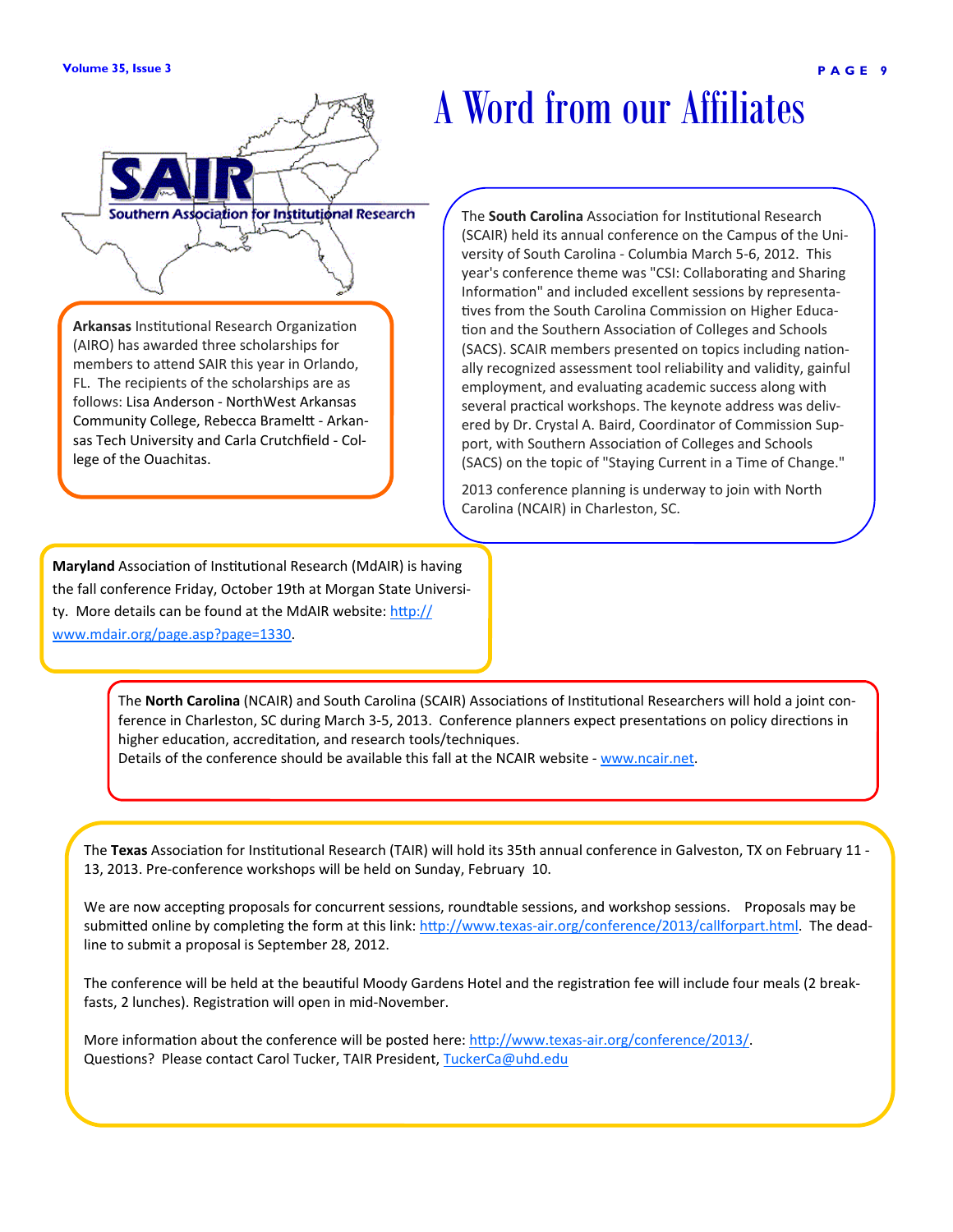## **The Following Companies Have Committed As Sponsors of Our Annual Conference**



Just a reminder to all SAIR members: Please take a few minutes to check out the many products and services offered by our Sponsors.

These companies will be available to discuss how they may be able to serve your institution in a myriad of ways. In addition, many will be presenting with IR colleagues real world examples of how their products are being used on campus.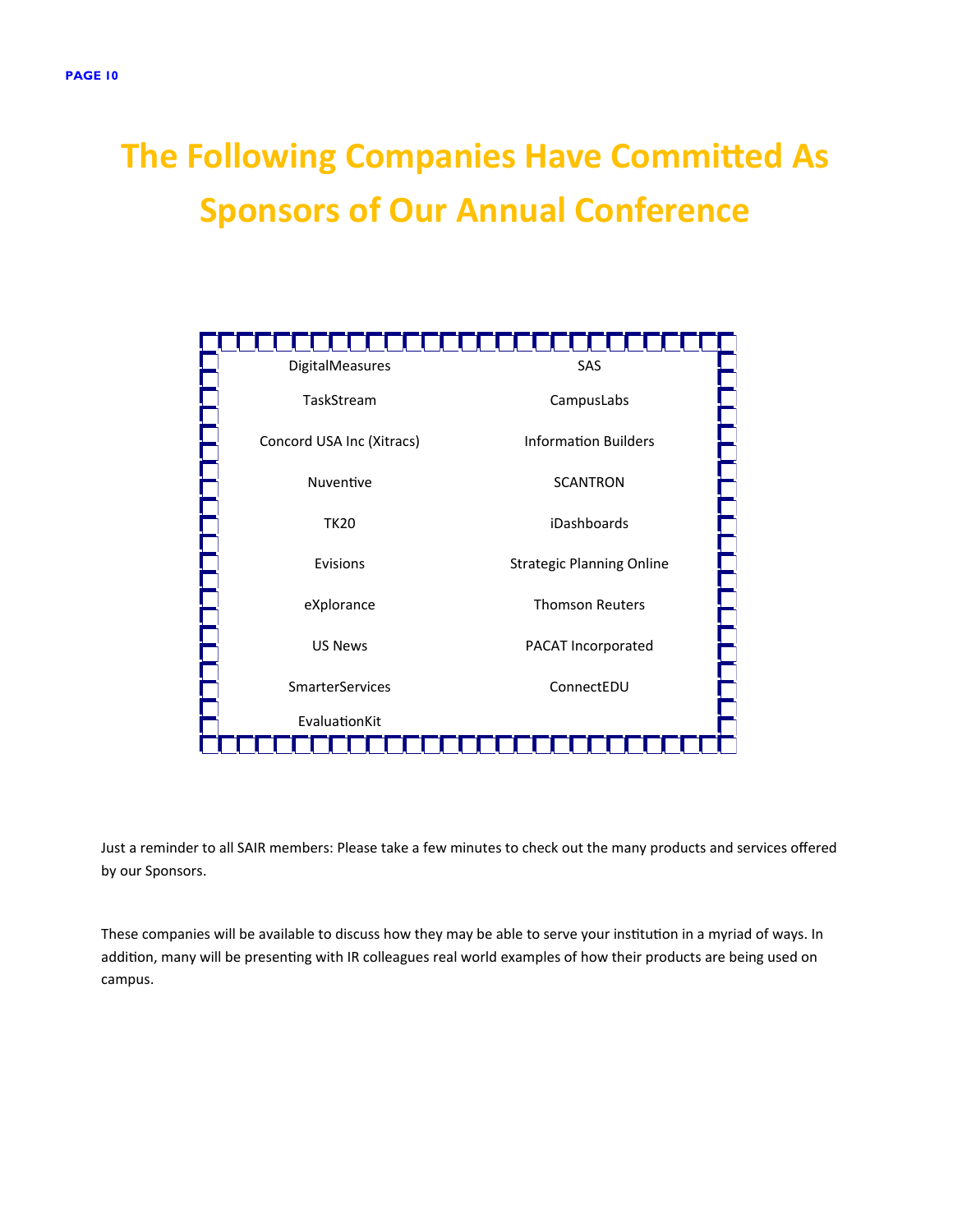#### **SAIR Financial Statement** 2nd Quarter of 2012

|                                         |                     |               | <b>Investment Account</b> |           |             |                |               |            |               |              |
|-----------------------------------------|---------------------|---------------|---------------------------|-----------|-------------|----------------|---------------|------------|---------------|--------------|
| Assets as of April 1, 2012              | Checking<br>Account |               | <b>SAIR</b>               |           | $CMG*$      |                | PDCF**        |            |               | <b>Total</b> |
| <b>Bank</b> balance                     | \$                  | 16,694.34     | \$                        |           | S           |                | \$            |            | S.            | 16,694.34    |
| Investment balance                      |                     |               | \$                        | 57,876.90 |             | \$5,025.01     |               | \$5,341.32 | <sup>S</sup>  | 68,243.23    |
| <b>Total</b>                            | \$                  | 16,694.34     | $\mathbf{s}$              | 57,876.90 |             | \$5,025.01     |               | \$5,341.32 | $\mathbf{s}$  | 84,937.57    |
| Income during the quarter:              |                     |               |                           |           |             |                |               |            |               |              |
| New and Renewed Membership              | \$                  | 435.00        | S                         |           | S           |                | \$            |            | s             | 435.00       |
| 2011 Conference Income                  | \$                  | 365.00        | \$                        |           | \$          |                | \$            |            | \$            | 365.00       |
| Checking Interest                       | \$                  | 0.38          | \$                        |           | S           | $\blacksquare$ | \$            | ÷          | \$            | 0.38         |
| <b>Investment Interest</b>              |                     |               | \$                        | 1.44      | S           | 0.12           | \$            | 0.14       | S             | 1.70         |
| <b>Total Income</b>                     | $\mathbf{s}$        | 800.38        | \$                        | 1.44      | S           | 0.12           | $\mathbf{s}$  | 0.14       | \$            | 802.08       |
| <b>Expenditures during the quarter:</b> |                     |               |                           |           |             |                |               |            |               |              |
| Taxes 2011                              | \$                  | 325.00        | \$                        |           |             |                | \$            |            | \$            | 325.00       |
| SAIR Best Paper Award                   | \$                  | 500.00        | \$                        | Ω         | s<br>s<br>s | ú,             |               | ¥          | $\$$          | 500.00       |
| Elavon Merchant Account Fees            | \$                  | 184.85        | \$                        |           |             |                | \$            |            | \$            | 184.85       |
| <b>Total Expenditures</b>               | S                   | 1,009.85      | <sup>\$</sup>             |           | S           |                | \$            |            | S             | 1,009.85     |
| <b>Total net income during period</b>   | $\mathbb{S}$        | $(209.47)$ \$ |                           | 1.44      | S           | 0.12           | $\mathcal{S}$ | 0.14       | $\mathcal{S}$ | (207.77)     |
| Assets as of June 30, 2012              |                     |               |                           |           |             |                |               |            |               |              |
| <b>Bank</b> balance                     | S                   | 16,484.87     |                           |           | S           |                | S             |            | S             | 16,484.87    |
| Investment balance                      |                     |               | \$                        | 57,878.34 |             | \$5,025.13     |               | \$5,341.46 | \$            | 68,244.93    |
| <b>Total</b>                            | \$                  | 16,484.87     | $\mathcal{S}$             | 57,878.34 |             | \$5,025.13     |               | \$5,341.46 | \$S           | 84,729.80    |

Bethany Bodo SAIR Treasurer July-12

*Did you know? SAIR paid over \$4,000 last year in credit card fees. Members are encouraged to register with checks if at all possible.*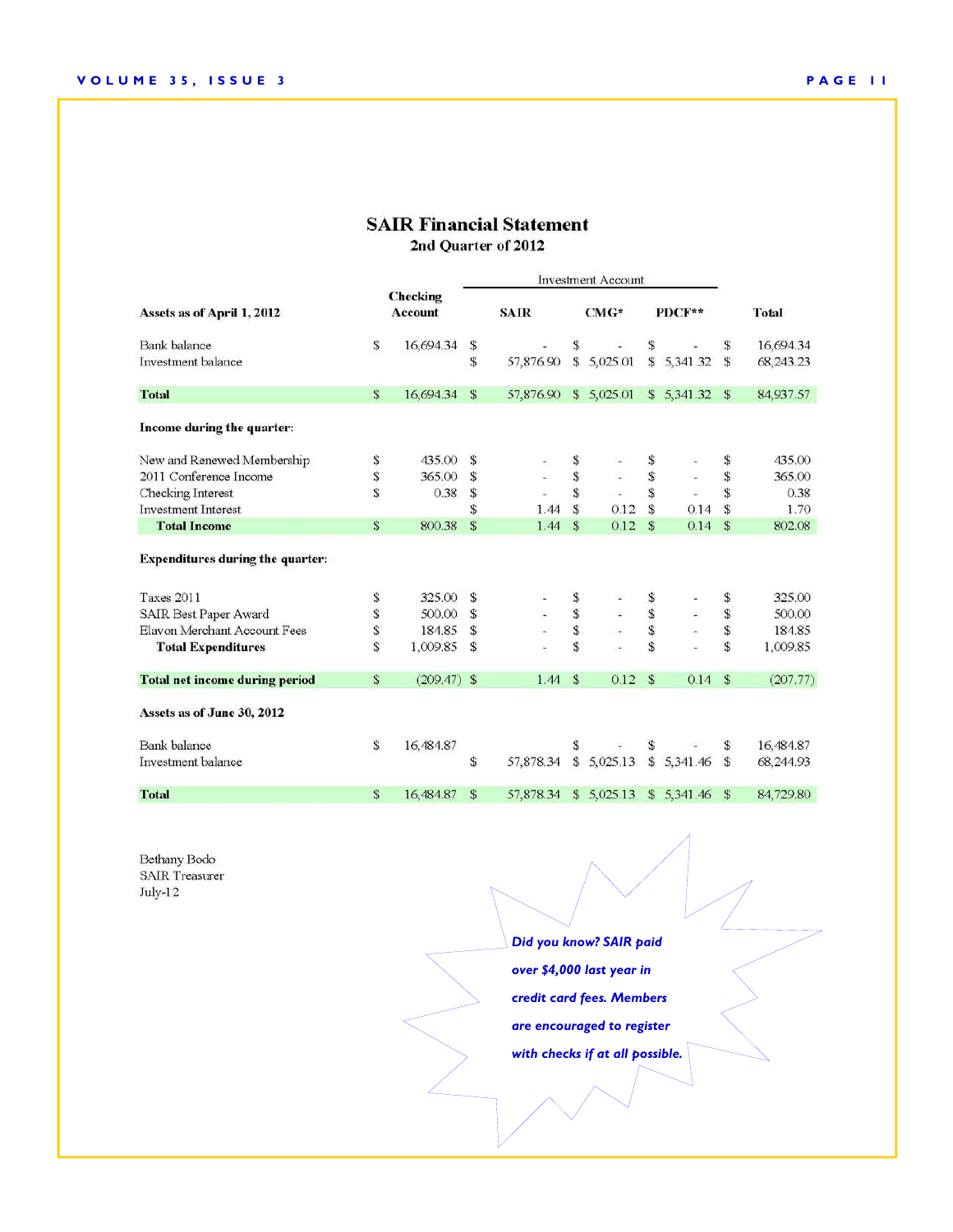## **Last Call for NominaƟons for SAIR Awards – Deadline is August 31, 2012**

### *By Julianna Proctor, Member at Large*

There is still time to nominate outstanding SAIR members for their service to SAIR and their contributions made to the field of institutional research. Please consider nominating a deserving colleague for one or more of these awards:

*James R. Montgomery Outstanding Service Award*

*DisƟnguished Member Award*

*Special RecogniƟon Unsung Hero Award*

A description of the awards is below, as well as a list of previous recipients; this information can also be found on the SAIR website at http://www.sair.org/Awards/awards.asp. To make a nomination, please send an email attachment in Microsoft Word format by Friday, August 31, 2012, to Julianna Proctor at jproctor@ua.edu. Please put "SAIR AWARD NOMINATION" in the subject line of the email. The attachment should include the following sections:

### **SAIR Awards NominaƟon Process**

**SAIR Award Name:**

**Nominator information:** name, current position, company or institutional affiliation, address, phone, and email.

**Nominee information:** name, current position, company or institutional affiliation, address, phone, and email.

#### **Has this nomination been discussed with the nominee?** (Yes or No)

Provide a **brief summary** of the nominee's accomplishments in reference to the award for which they are nominated; Has this achievement been the basis of any other previously awarded SAIR Award? If yes, how does this nomination differ from the previous body of work honored?

Provide a narrative summary of 1,000 words or less. The narrative should evaluate the nominee's accomplishments and a specific identification of the work to be recognized; explain why the nominee is being recommended for this award with regard to the stated purposes of the award; if the nominee has received another SAIR Award within the last five years, specifically describe why this nomination is appropriate; if the nominee has received a previous SAIR Award, describe why this award nomination does not cover the basis for a previous award; analyze patents if cited; and if the nominee is not the sole author of works, specify the contribution of the nominee.

Questions regarding the awards process should be directed to Julianna Proctor at jproctor@ua.edu, (205) 348-7207.

### **SAIR Award Descriptions and Recipients**

#### *James R. Montgomery Outstanding Service Award*

This award is given to an individual who has made a significant contribution to SAIR over an extended period of time. Nominees must have been a SAIR member for over five years and cannot be a member of, nor a candidate for, the Board of Directors during the year nominated.

In addition, two of the following criteria must be met:

- has been a member of the Board of Directors or a chair of a conference, or on a presidentially appointed committee;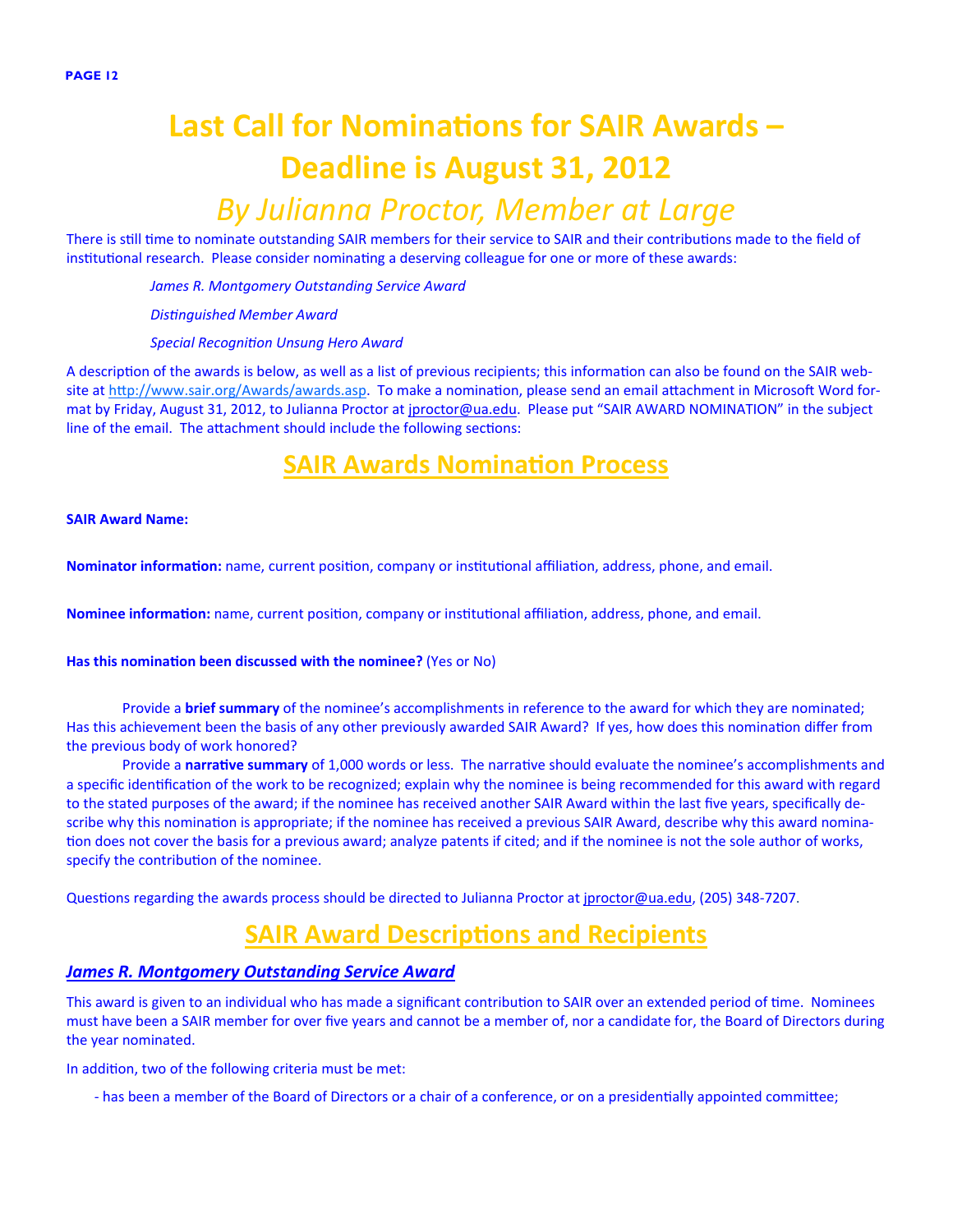#### **Volume 35, Issue 3 PAGE 13**

- has been an officer of, or a recognized leader in, the establishment of a state or special interest group which has been associated with SAIR;
- has made a professional contribution to SAIR by being actively involved in a combination of the following: presented contributed papers at the SAIR conference; organized, offered, or acted as a primary participant in workshops at the SAIR conference or workshops sponsored by an affiliated SAIR organization or group; contributed in some other specific significant way that has advanced the professionalism of SAIR.

#### *James R. Montgomery Outstanding Service Award Recipients*

1990: James R. Montgomery 2001: Mary Sapp 1990: Glynton Smith 2001: Edie Carter 1990: Charles I. Brown 2002: Theresa Smith 1991: Cameron L. Fincher 2003: David Fleming 1992: Larry G. Jones 2004: Gerry Dizinno 1993: Gerald McLaughlin 2005: Harriott Calhoun 1993: Donald Reichard 2006: Debbie Dailey 1994: Timothy R. Sanford 2009: Tom Bohannon 1994: Marsha Moss 2010: Sandi BrambleƩ 1996: William R. Fendley 2011: Ross Griffith 2000: James O. Nichols

#### *DisƟnguished Member Award*

Distinguished Membership may be awarded to members, or former members, who have made distinguished contributions to institutional research. This award is a meaningful recognition of significant effort in the field of institutional research. The award is for the lifetime of the individual. (Persons retiring from active service in institutional research may be recognized through the award of emeritus membership rather than Distinguished Membership).

A member or former member nominated for Distinguished Membership should meet the following qualifications: has been an active and contributing member of SAIR; has contributed substantially to the field of institutional research over an extended period of time, either in the practice of institutional research or in a supporting role (e.g. faculty, President); has influenced higher education policies and practices through work or research.

#### *DisƟnguished Member Award Recipients:*

| 1992: James Firnberg          | 1999: Larry G. Jones       |
|-------------------------------|----------------------------|
| 1994: Joe Sutton              | 1999: Gerald W. McLaughlin |
| 1998: Cameron Lane Fincher    | 2002: Richard Howard       |
| 1998: James R. Montgomery     | 2004: William R. Fendley   |
| 1998: Glynton Smith           | 2009: Jim Purcell          |
| 1998: E. F. "Tex" Schietinger | 2010: Mary Sapp            |
| 1999: Charles I. Brown        | 2011: Glenn James          |

#### *Special RecogniƟon Unsung Hero Award*

This award recognizes the ongoing contributions of a member to SAIR and the field of institutional research and planning in the broadest sense. This Award honors individuals whose effort and initiative might not otherwise receive public recognition. The types of effort to be considered include management assignments, innovative projects or ideas, development of new initiatives, or other ongoing service to SAIR, other than as an elected officer. [For purposes of this award, "officer" is defined as President, Secretary, or Treasurer.] Officers are excluded in order to encourage initiative in fields other than political office and to